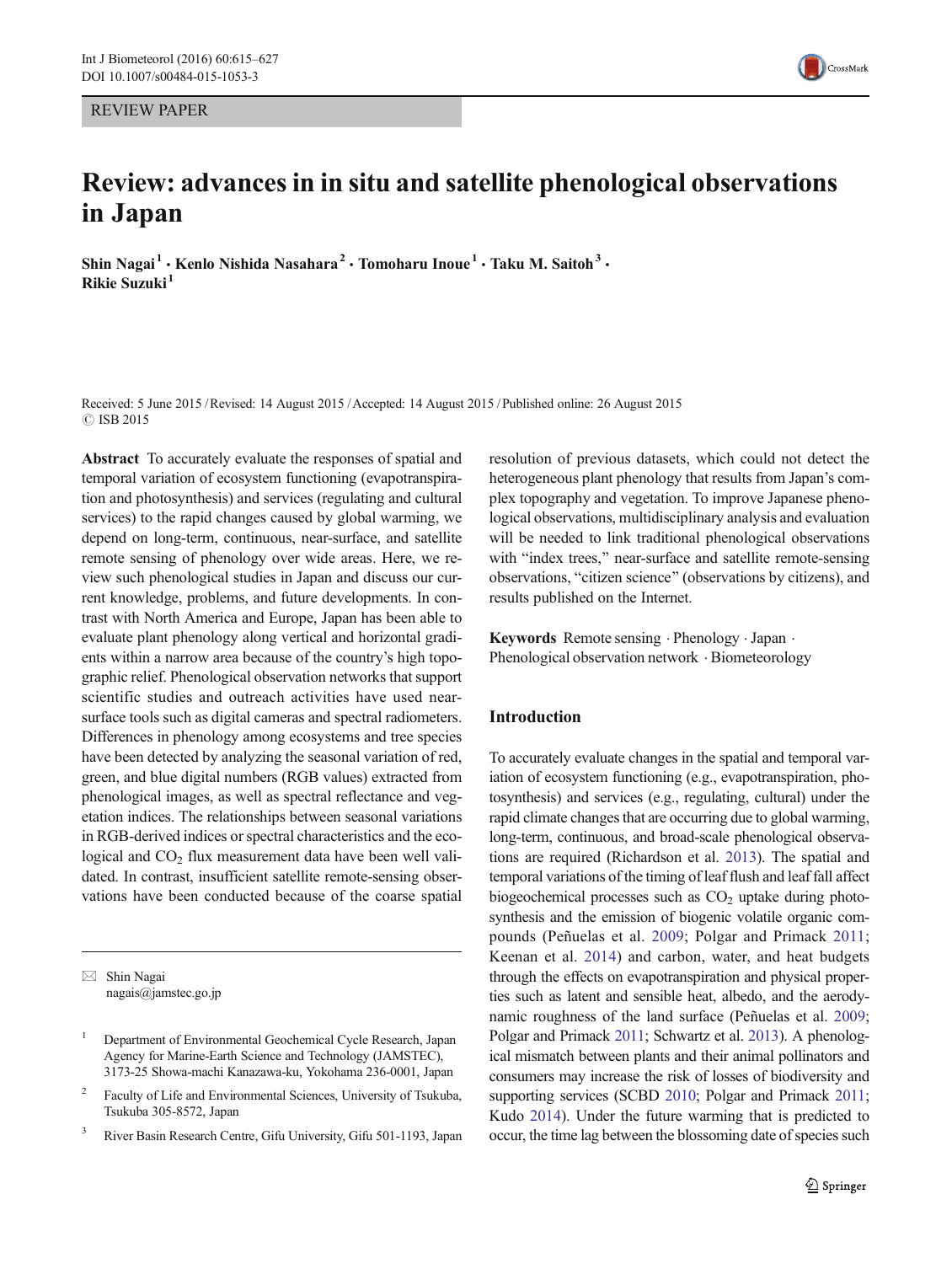as cherry (Prunus spp.) and the dates of associated festivals may disrupt tourism activities. To prevent the loss of cultural services such as flower tourism, decision-makers must develop adaptation plans (Sparks [2014\)](#page-12-0).

Many previous studies examined the spatial and temporal variation of phenology based on fixed-point visual observa-tions of "index trees" by experts (Linderholm [2006;](#page-11-0) Ogawa-Onishi and Berry [2013\)](#page-12-0). Such observations have the merit of permitting long-term detailed phenological records. However, this method is labor-intensive (Richardson et al. [2007\)](#page-12-0), the detection of phenological stages is subjective, the numbers of species and individuals that can be surveyed are limited, the observations fail to cover the full range of the species (they are mainly distributed in cities and low-altitude areas), and the observations may be affected by urbanization (e.g., the heat island effect; Ohashi et al. [2012](#page-12-0)). To solve these problems, we can take advantage of in situ (near-surface) and satellite remote sensing, which permit more objective, long-term, continuous phenological observations of many individuals over a wide area (Linderholm [2006](#page-11-0); Morisette et al. [2009](#page-11-0)).

Long-term continuous phenological observations with digital cameras and spectral radiometers have been conducted since around 2003 for a range of ecosystems, mainly by American and Japanese networks. In the USA, this has been done by the PhenoCam network [\(http://phenocam.sr.unh.edu/](http://phenocam.sr.unh.edu/webcam/) [webcam/.](http://phenocam.sr.unh.edu/webcam/) Accessed 12 August 2015; Richardson et al. [2007](#page-12-0)); in Japan, it has been done by the Phenological Eyes Network (PEN; <http://www.pheno-eye.org>. Accessed 12 August 2015; Nasahara and Nagai [2015\)](#page-12-0). However, these observations cover a limited area. Satellite remote sensing of vegetation indices, such as the data from the Advanced Very High Resolution Radiometer (AVHRR) sensor onboard National Oceanic and Atmospheric Administration (NOAA) satellites since 1981, can detect the spatial and temporal variation of phenology at large scales (Delbart et al. [2006](#page-10-0); Buitenwerf et al. [2015](#page-10-0)). Furthermore, the Moderate-resolution Imaging Spectroradiometer (MODIS) sensors onboard the Terra and Aqua satellites have provided phenological data since 2000, and the VEGETATION sensor onboard the Satellite Pour l'Observation de la Terre (SPOT) have provided data since 1999 at point, regional, and continental scales, with a resolution of 500 to 1000 m (Delbart et al. [2006](#page-10-0); Nagai et al. [2015b\)](#page-11-0).

Japan includes subarctic to subtropical zones, and 70 % of the land is mountainous. The mountainous region in central Japan ranges widely in altitude (by 2000 to 3000 m) over relatively short distances (50 km). Japan's maritime climate is strongly influenced by global atmospheric patterns such as the El Niño–Southern Oscillation and the Arctic Oscillation (JMA [2014\)](#page-11-0). These geographical characteristics create large regional differences and diversity and high spatial variation of vegetation (Natural Environmental Information GIS [1999](#page-12-0)). For this reason, we require not only phenological observations based on index trees but also quantitative satellite data that

cover many ecosystems and plant species over a wide area, with low labor costs, to obtain and process the data.

In this review, we describe plant phenological observations in Japan based on remote sensing and discuss our current knowledge, problems, and future developments based on these studies. The geography of Japan allows for evaluation of the spatial and temporal variation of plant phenology along vertical (altitude) and horizontal (latitude) gradients over short distances (Doi and Takahashi [2008](#page-10-0); Matsumoto [2010;](#page-11-0) Nagai et al. [2015b\)](#page-11-0). Nagai et al. [\(2015b\)](#page-11-0) found that the spatial and temporal variations of the timing of the start and end of the deciduous forest's growing season were strongly affected by both vertical and horizontal gradients. In addition, the Japanese Ministry of the Environment, Forestry Agency and other organizations have surveyed the vegetation cover and forest structure throughout the country for many years (Natural Environmental Information GIS [1999\)](#page-12-0). This geographical and social background suggests the possibility of taking advantage of a large body of evidence to accurately evaluate the spatial and temporal variation of plant phenology. In this review, we will not discuss previous agricultural and horticultural studies because the effects of human manipulations may conceal the effects of climate change.

## Background for Japanese phenological observations

The dramatic lifestyle changes since World War II (rapid urbanization) drastically reduced opportunities to experience nature. However, citizens continue to enjoy viewing of spring cherry blossoms (hanami; Aono and Kazui [2008\)](#page-10-0), which has been recorded since the ninth century AD, and maple leaves (Acer spp.) in autumn (momiji-gari; Aono and Tani [2014\)](#page-10-0), which has been recorded since the tenth century AD, because these activities are part of Japan's traditional culture. Recently, meteorological and tourist services, city offices, and tourist associations have published phenological information such as flowering and leaf coloring dates at scenic spots, resorts, temples, shrines, and parks on their Web sites. The Internet has dramatically increased the availability of such phenological information (Nagai et al. [2015a\)](#page-11-0). Social networks such as Twitter and Facebook also let citizens share phenological information.

To find and experience these seasonal changes, citizens travel to scenic spots to view flowers and leaf coloring. Although technological crop cultivation (e.g., in greenhouses) and imported foods have undermined the sense of seasonality, citizens nonetheless receive nature's bounty (supporting ecosystem services) by purchasing seasonal vegetables and fruits. Seasonal events such as the timing of flowering and appearance of insects and birds have been important in Japanese literature, including classical poetry (waka) and haiku, since ancient times. Japanese citizen scientists have actively conducted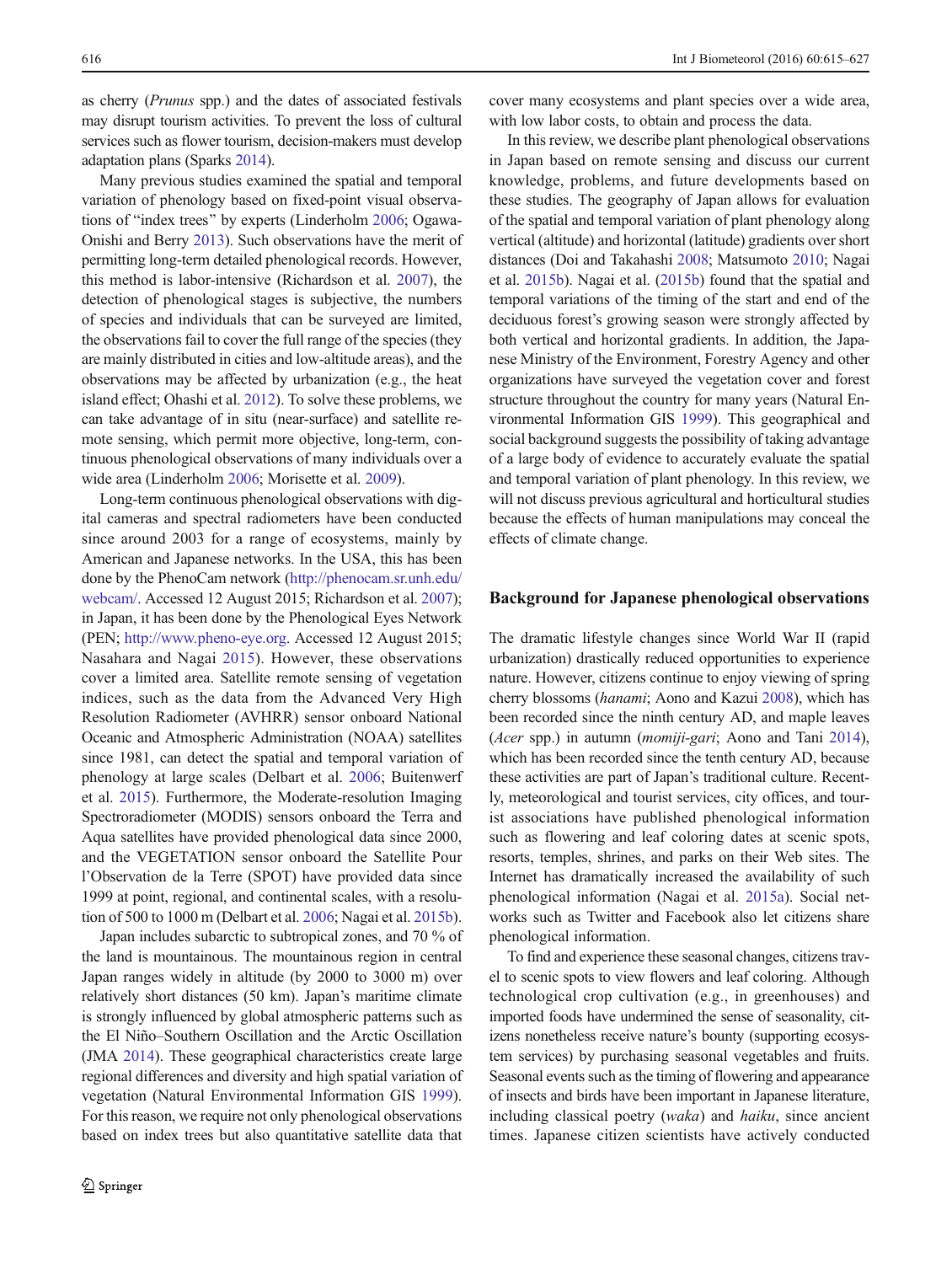phenological observations. "Ikimono Log," managed by the Biodiversity Center of Japan, is a major system for collecting and sharing biological information [\(http://ikilog.biodic.go.jp.](http://ikilog.biodic.go.jp) Accessed 12 August 2015). These cultural, historical, and social backgrounds have created favorable conditions for Japanese phenological observations.

## Phenological observations using index trees

In this section, we will briefly summarize previous phenological studies based on observations of index trees. Ogawa-Onishi and Berry ([2013\)](#page-12-0) provide detailed descriptions of Japanese studies. Typical data include the timing of flowering, leaf flush, leaf coloring, and leaf fall that have been published by meteorological agencies (Matsumoto et al. [2003;](#page-11-0) Doi and Takahashi [2008](#page-10-0); Ibáñez et al. [2010](#page-11-0); Matsumoto [2010](#page-11-0)). This dataset has been compiled at weather stations throughout Japan since 1953 (JMA [1985\)](#page-11-0). In addition, long-term continuous observations of these parameters have been conducted at research forests and agricultural experiment stations (Miller-Rushing et al. [2007](#page-11-0); Fujisawa and Kobayashi [2010](#page-11-0)).

Japan stretches more than 3000 km, from 45° N to 20° N and from 123° E to 154° E, and comprises nine climatic divisions (Suzuki [1962\)](#page-12-0). This allows mapping of the spatial characteristics of the timing of flowering, leaf flush, leaf coloring, and leaf fall in each season and examination of the changes in timing in response to climate change (JMA [1985](#page-11-0)). By way of example, Fig. [1](#page-3-0) shows the spatial distribution of the first flowering date of cherry (Prunus × yedoensis; somei-yoshino) in 2014, and Table [1](#page-4-0) provides details of these data. Global warming has advanced blooming of this cherry by 5 days from 1953 to 2013 (JMA [2014\)](#page-11-0) and leaf coloring of Ginkgo biloba by 4 days from 1953 to 2000 (Matsumoto et al. [2003\)](#page-11-0), but has delayed leaf coloring of Acer palmatum by 18 days from 1953 to 2013 (JMA [2014\)](#page-11-0) and leaf fall of G. biloba by 8 days from 1953 to 2000 (Matsumoto et al. [2003](#page-11-0)). Unlike the case in North America and Europe, Japan's delay in autumn phenology has been clearer than the advance in spring phenology (Matsumoto et al. [2003](#page-11-0); Ibáñez et al. [2010;](#page-11-0) Matsumoto [2010\)](#page-11-0).

## Japanese phenological observation networks

Recently, automatic fixed-point phenological observations using near-surface remote-sensing techniques such as digital cameras and spectral radiometers have been conducted to support research and outreach activities. Typical networks include the Internet Nature Information System (INIS) in national parks across the country, managed by the Biodiversity Center of Japan (<http://www.sizenken.biodic.go.jp>. Accessed 12 August 2015; Ide and Oguma [2010](#page-11-0)), PEN at ecosystem study sites (<http://www.pheno-eye.org>. Accessed 12 August

2015; Nasahara and Nagai [2015](#page-12-0)), and Cyberforest, which mainly supports university forest research ([http://landscape.](http://landscape.nenv.k.u-tokyo.ac.jp/cyberforest/Welcome.html) [nenv.k.u-tokyo.ac.jp/cyberforest/Welcome.html.](http://landscape.nenv.k.u-tokyo.ac.jp/cyberforest/Welcome.html) Accessed 12 August 2015; Saito et al. [2004](#page-12-0)). These networks have published daily phenological images on their Web sites. In addition, PEN has conducted automatic fixed-point spectral measurements of the canopy surface in forests and grasslands to provide vegetation index data (Nasahara and Nagai [2015](#page-12-0)).

The main aims of these systems were to introduce national parks to citizens through outreach activities (Ide and Oguma [2010\)](#page-11-0), permit ground truthing of satellite remote-sensing data (Nasahara and Nagai [2015](#page-12-0)), and improve environmental education (Saito et al. [2004](#page-12-0)). INIS targets the landscape scale (200 to 1000 m), whereas PEN and Cyberforest aim for coverage from shoot to landscape scales (20 cm to 200 m; Saito et al. [2004;](#page-12-0) Ide and Oguma [2010;](#page-11-0) Nasahara and Nagai [2015](#page-12-0)). Figure [2](#page-5-0) summarizes the locations of the sites in each phenological observation network.

# Phenological observations by digital cameras and spectral radiometers

#### Digital cameras

We can detect differences in plant phenological characteristics among ecosystems and tree species by analyzing the temporal variations in the red, green, and blue (RGB) digital numbers extracted from daily digital images (Richardson et al. [2007;](#page-12-0) Ide and Oguma [2010](#page-11-0)). These analyses have been conducted by INIS and PEN in various ecosystems (Ide and Oguma [2010;](#page-11-0) Nasahara and Nagai [2015\)](#page-12-0). At some study sites, continuous daily phenological images exist for more than 10 years. Target ecosystems have been typical Japanese vegetated landscapes. Accordingly, the studies provide ground truthing data for phenological observations obtained by satellite remote sensing. However, some typical vegetation types such as oak (Quercus serrata) and mangrove (Rhizophoraceae spp.) forests have not yet been analyzed. In addition, Cyberforest has not conducted this analysis. Table [2](#page-6-0) summarizes the previous studies that have been conducted in each Japanese ecosystem.

The year-to-year variation in the timing of flowering, leaf flush, and leaf fall for the whole canopy and for each tree species in deciduous forests can be detected by analyzing RGB time series (Ide and Oguma [2010;](#page-11-0) Nagai et al. [2011a;](#page-11-0) Inoue et al. [2014](#page-11-0)). The seasonal variation of these values correlates well with that of gross primary production (GPP) in this forest (Saitoh et al. [2012\)](#page-12-0), deciduous coniferous forest (larch (Larix kaempferi) forest; Ide and Oguma [2011\)](#page-11-0), and evergreen coniferous forest (Japanese cedar forest; Saitoh et al. [2012](#page-12-0); Nagai et al. [2013a\)](#page-11-0). Nagai et al. [\(2013a](#page-11-0)) examined differences between the seasonal variation in RGB-derived indices between a Japanese closed canopy evergreen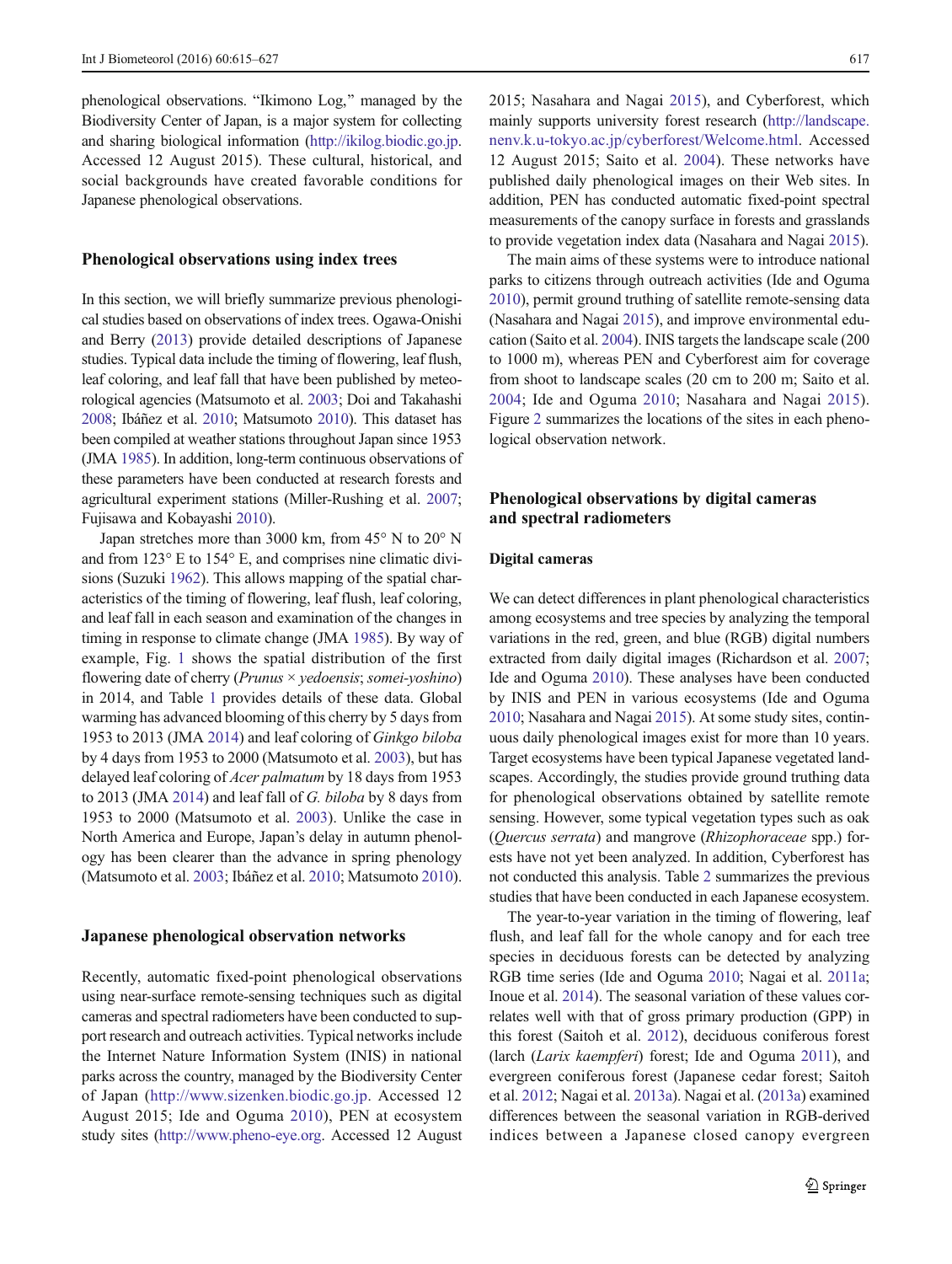<span id="page-3-0"></span>Fig. 1 Spatial distribution of the first flowering date (day of year) of cherry (*Prunus*  $\times$  *yedoensis*) in 2014. Data obtained nearby the 58 weather stations conducted by the Japan Meteorological Agency were published on the Internet. See Table [1](#page-4-0) for details. DOY day of year



coniferous forest (Japanese cedar, Cryptomeria japonica) and an Alaskan open canopy evergreen coniferous forest (black spruce, Picea mariana). However, insufficient comparative studies have been conducted in Japan.

Sonnentag et al. ([2012](#page-12-0)) compared the RGB-derived indices extracted from images taken from several types of digital cameras. They found that the seasonal patterns of RGB-derived indices were likely to be more relevant to detecting changes in plant phenology than were particular RGB-derived indices values. This means that the seasonal patterns of the changes in RGB-derived indices could be used to detect phenological transitions without having to account for the characteristics of different types of digital cameras. However, additional examinations of the unique and common characteristics of the seasonal variation of RGB-derived indices are required for Japan and elsewhere.

Very steep terrain, with large altitude changes (e.g., 900 m) over short distances (e.g., 14 km), exists in the mountainous region of central Japan (Muraoka and Koizumi [2009\)](#page-11-0). Nagai et al. [\(2015b](#page-11-0)) reported that along a vertical gradient in deciduous forests between 35° N and 46° N, leaf flush began 1 day later per 38.6 to 68.5 m increase in altitude and leaf fall began 1 day earlier per 78.1 to 142.9 m increase. This suggests the possibility that studying a small river basin in steep terrain would let researchers evaluate the sensitivity of plant phenology to climate change using a "space for time substitution,"

although more such studies are needed to confirm this. Studies conducted over a wide range of latitudes (horizontal distance) are also required to account for the spatial distribution of tree species and populations, genetic diversity, and phenological plasticity (Doi et al. [2010\)](#page-10-0). However, studies over a wide range of latitudes include more uncertainties because of the greater variation in topographic and environmental characteristics.

In forest ecosystems, digital cameras have generally been installed at the top of  $CO<sub>2</sub>$  flux or ecosystem observation towers (Richardson et al. [2007](#page-12-0); Nasahara and Nagai [2015\)](#page-12-0). Nagai et al. [\(2013b](#page-11-0)) found that the seasonal patterns of RGBderived indices extracted from upward images taken from the forest floor detected canopy phenology almost as well as downward images taken from the top of a tower in a closed canopy deciduous broad-leaved forest. Eliminating the requirement to install towers would allow such studies to be conducted at more sites for the same research budget.

Plant phenology is mainly affected by physiological events such as the onset of flowering or changes of leaf biomass and the amount of leaf pigments (Sims and Gamon [2002](#page-12-0)); Nagai et al. ([2011a](#page-11-0)) found that RGB-derived indices can sensitively detect these changes based on changes of leaf color during leaf flush (from yellowish to dark green) and leaf coloring (from yellowish green to yellow or red). This seasonal variation can also be detected by spectral reflectance data and vegetation indices measured by spectral radiometers. In particular, the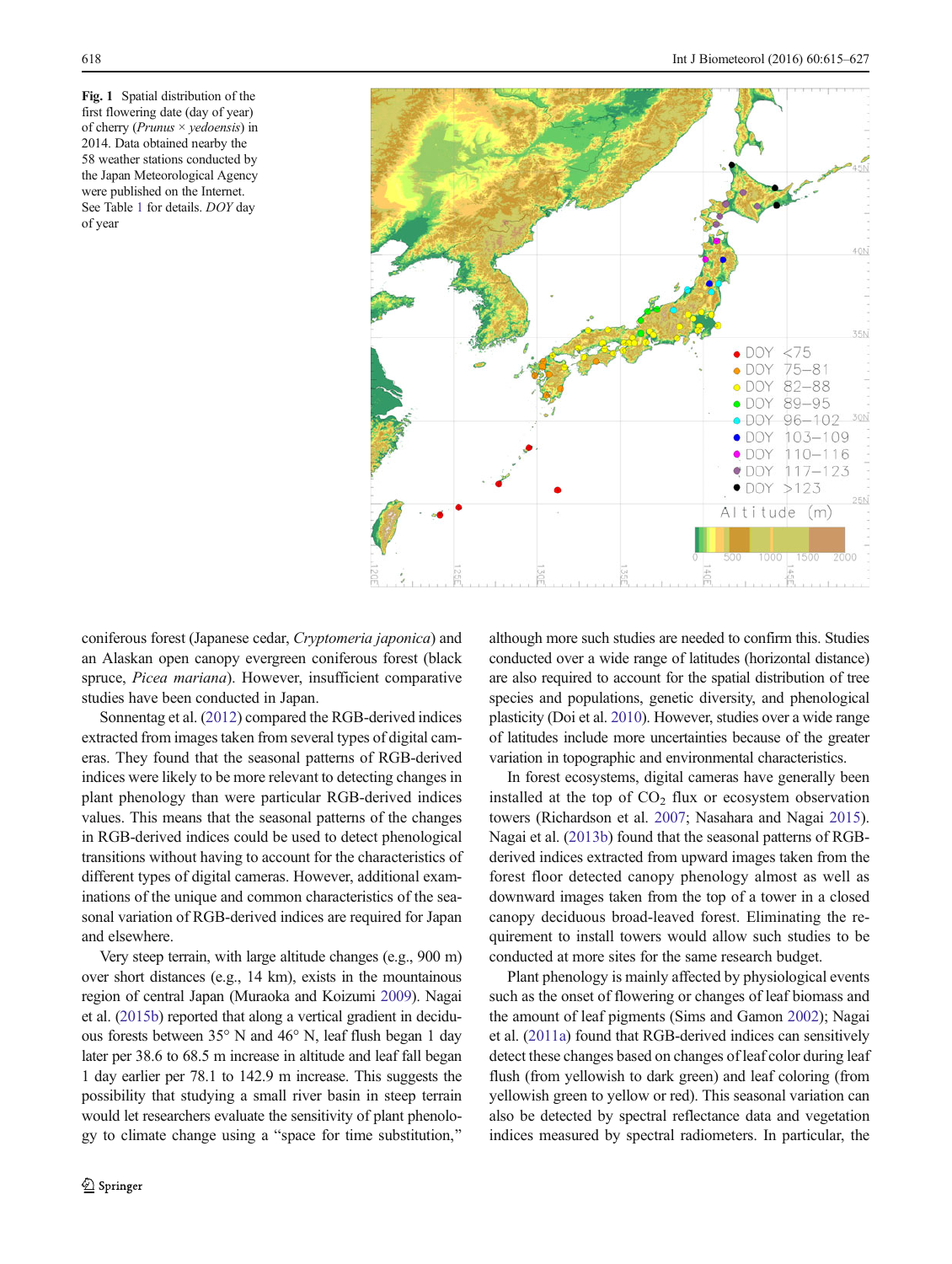<span id="page-4-0"></span>Table 1 Summary of the first flowering date (day of year, DOY) of cherry (Prunus × yedoensis; somei-yoshino) near 58 weather stations based on data published on the Web site of the Japan Meteorological Agency

| Site name   | Latitude<br>$({}^{\circ}N)$ | Longitude<br>(°E) | Annual mean air<br>temperature $(^\circ)^\text{a}$ | Mean annual<br>precipitation (mm) <sup>a</sup> | <b>DOY</b> |      |      |      |      |                     | Substitute species |
|-------------|-----------------------------|-------------------|----------------------------------------------------|------------------------------------------------|------------|------|------|------|------|---------------------|--------------------|
|             |                             |                   |                                                    |                                                | 2011       | 2012 | 2013 | 2014 | 2015 | Normal <sup>a</sup> |                    |
| Wakkanai    | 45.4150                     | 141.6783          | 6.8                                                | 1062.8                                         | 139        | 135  | 146  | 131  | 123  | 134                 | Prunus sargentii   |
| Asahikawa   | 43.7567                     | 142.3717          | 6.8                                                | 1042.1                                         | 129        | 123  | 138  | 122  | 117  | 125                 | Prunus sargentii   |
| Abashiri    | 44.0167                     | 144.2783          | 6.5                                                | 787.5                                          | 136        | 124  | 145  | 127  | 120  | 131                 | Prunus sargentii   |
| Sapporo     | 43.0600                     | 141.3283          | 8.9                                                | 1106.6                                         | 127        | 122  | 133  | 119  | 112  | 123                 |                    |
| Obihiro     | 42.9217                     | 143.2117          | 6.8                                                | 887.8                                          | 123        | 126  | 130  | 117  | 116  | 124                 | Prunus sargentii   |
| Kushiro     | 42.9850                     | 144.3767          | 6.2                                                | 1042.9                                         | 138        | 138  | 143  | 132  | 126  | 137                 | Prunus sargentii   |
| Muroran     | 42.3117                     | 140.9750          | 8.6                                                | 1184.9                                         | 126        | 130  | 136  | 119  | 118  | 126                 |                    |
| Hakodate    | 41.8167                     | 140.7533          | 9.1                                                | 1151.9                                         | 122        | 123  | 128  | 118  | 111  | 120                 |                    |
| Aomori      | 40.8217                     | 140.7683          | 10.4                                               | 1300.2                                         | 115        | 120  | 119  | 112  | 104  | 114                 |                    |
| Akita       | 39.7167                     | 140.0983          | 11.7                                               | 1686.6                                         | 113        | 115  | 113  | 110  | 101  | 108                 |                    |
| Morioka     | 39.6983                     | 141.1650          | 10.2                                               | 1266.2                                         | 110        | 115  | 113  | 103  | 99   | 111                 |                    |
| Yamagata    | 38.2550                     | 140.3450          | 11.7                                               | 1163.2                                         | 108        | 114  | 105  | 104  | 100  | 105                 |                    |
| Sendai      | 38.2617                     | 140.8967          | 12.4                                               | 1254.2                                         | 102        | 109  | 99   | 97   | 93   | 101                 |                    |
| Fukushima   | 37.7583                     | 140.4700          | 13.0                                               | 1166.1                                         | 102        | 107  | 95   | 98   | 92   | 99                  |                    |
| Nigata      | 37.8933                     | 139.0183          | 13.9                                               | 1821.0                                         | 104        | 107  | 97   | 97   | 92   | 99                  |                    |
| Kanazawa    | 36.5883                     | 136.6333          | 14.6                                               | 2398.9                                         | 97         | 101  | 89   | 91   | 90   | 94                  |                    |
| Toyama      | 36.7083                     | 137.2017          | 14.1                                               | 2300.1                                         | 98         | 103  | 88   | 92   | 91   | 95                  |                    |
| Nagano      | 36.6617                     | 138.1917          | 11.9                                               | 932.7                                          | 105        | 109  | 96   | 101  | 94   | 103                 |                    |
| Utsunomiya  | 36.5483                     | 139.8683          | 13.8                                               | 1493.1                                         | 96         | 99   | 80   | 88   | 89   | 91                  |                    |
| Fukui       | 36.0550                     | 136.2217          | 14.5                                               | 2237.7                                         | 97         | 101  | 87   | 90   | 90   | 93                  |                    |
| Maebashi    | 36.4050                     | 139.0600          | 14.6                                               | 1248.5                                         | 93         | 99   | 81   | 88   | 87   | 90                  |                    |
| Kumagaya    | 36.1500                     | 139.3800          | 15.0                                               | 1286.4                                         | 91         | 95   | 78   | 87   | 86   | 88                  |                    |
| Mito        | 36.3800                     | 140.4667          | 13.6                                               | 1353.8                                         | 96         | 97   | 80   | 88   | 89   | 92                  |                    |
| Gifu        | 35.4000                     | 136.7617          | 15.8                                               | 1827.6                                         | 87         | 90   | 80   | 83   | 82   | 85                  |                    |
| Nagoya      | 35.1667                     | 136.9650          | 15.8                                               | 1535.4                                         | 86         | 90   | 78   | 83   | 80   | 85                  |                    |
| Kofu        | 35.6667                     | 138.5533          | 14.7                                               | 1135.3                                         | 88         | 92   | 78   | 87   | 84   | 86                  |                    |
| Chōshi      | 35.7383                     | 140.8567          | 15.4                                               | 1660.0                                         | 94         | 93   | 80   | 88   | 89   | 90                  |                    |
| Tsu         | 34.7333                     | 136.5183          | 15.9                                               | 1581.3                                         | 91         | 95   | 84   | 86   | 88   | 89                  |                    |
| Shizuoka    | 34.9750                     | 138.4033          | 16.6                                               | 2325.0                                         | 79         | 84   | 76   | 83   | 81   | 84                  |                    |
| Tokyo       | 35.6917                     | 139.7500          | 15.4                                               | 1528.8                                         | 87         | 91   | 75   | 84   | 82   | 85                  |                    |
| Yokohama    | 35.4383                     | 139.6517          | 15.8                                               | 1688.8                                         | 89         | 93   | 77   | 84   | 82   | 85                  |                    |
| Matsue      | 35.4567                     | 133.0650          | 14.9                                               | 1787.2                                         | 96         | 97   | 82   | 86   | 88   | 90                  |                    |
| Tottori     | 35.4867                     | 134.2383          | 14.9                                               | 1914.0                                         | 92         | 94   | 79   | 86   | 87   | 90                  |                    |
| Kyoto       | 35.0133                     | 135.7317          | 15.9                                               | 1491.3                                         | 87         | 94   | 81   | 86   | 86   | 87                  |                    |
| Hikone      | 35.2750                     | 136.2433          | 14.7                                               | 1570.9                                         | 91         | 99   | 89   | 92   | 90   | 92                  |                    |
| Hiroshima   | 34.3983                     | 132.4617          | 16.3                                               | 1537.6                                         | 91         | 93   | 81   | 84   | 83   | 86                  |                    |
| Okayama     | 34.6850                     | 133.9250          | 16.2                                               | 1106.2                                         | 90         | 94   | 83   | 87   | 87   | 88                  |                    |
| Kobe        | 34.6967                     | 135.2117          | 16.7                                               | 1216.3                                         | 90         | 93   | 80   | 86   | 86   | 87                  |                    |
| Osaka       | 34.6817                     | 135.5183          | 16.9                                               | 1279.1                                         | 90         | 93   | 80   | 86   | 85   | 87                  |                    |
| Wakayama    | 34.2283                     | 135.1633          | 16.6                                               | 1317.0                                         | 86         | 90   | 77   | 85   | 82   | 85                  |                    |
| Nara        | 34.6933                     | 135.8267          | 14.9                                               | 1316.1                                         | 90         | 94   | 81   | 86   | 86   | 88                  |                    |
| Matsuyama   | 33.8433                     | 132.7767          | 16.5                                               | 1314.9                                         | 84         | 90   | 76   | 83   | 86   | 84                  |                    |
| Takamatsu   | 34.3167                     | 134.0533          | 16.3                                               | 1082.4                                         | 90         | 93   | 81   | 85   | 83   | 87                  |                    |
| Kochi       | 33.5667                     | 133.5483          | 16.9                                               | 2547.6                                         | 81         | 81   | 74   | 77   | 81   | 81                  |                    |
| Tokushima   | 34.0667                     | 134.5733          | 16.6                                               | 1453.9                                         | 90         | 92   | 83   | 88   | 87   | 87                  |                    |
| Shimonoseki | 33.9483                     | 130.9250          | 16.7                                               | 1684.5                                         | 89         | 90   | 78   | 84   | 84   | 86                  |                    |
| Fukuoka     | 33.5817                     | 130.3750          | 17.0                                               | 1612.5                                         | 81         | 87   | 72   | 78   | 81   | 82                  |                    |
| Saga        | 33.2650                     | 130.3050          | 16.5                                               | 1870.2                                         | 81         | 88   | 77   | 78   | 81   | 83                  |                    |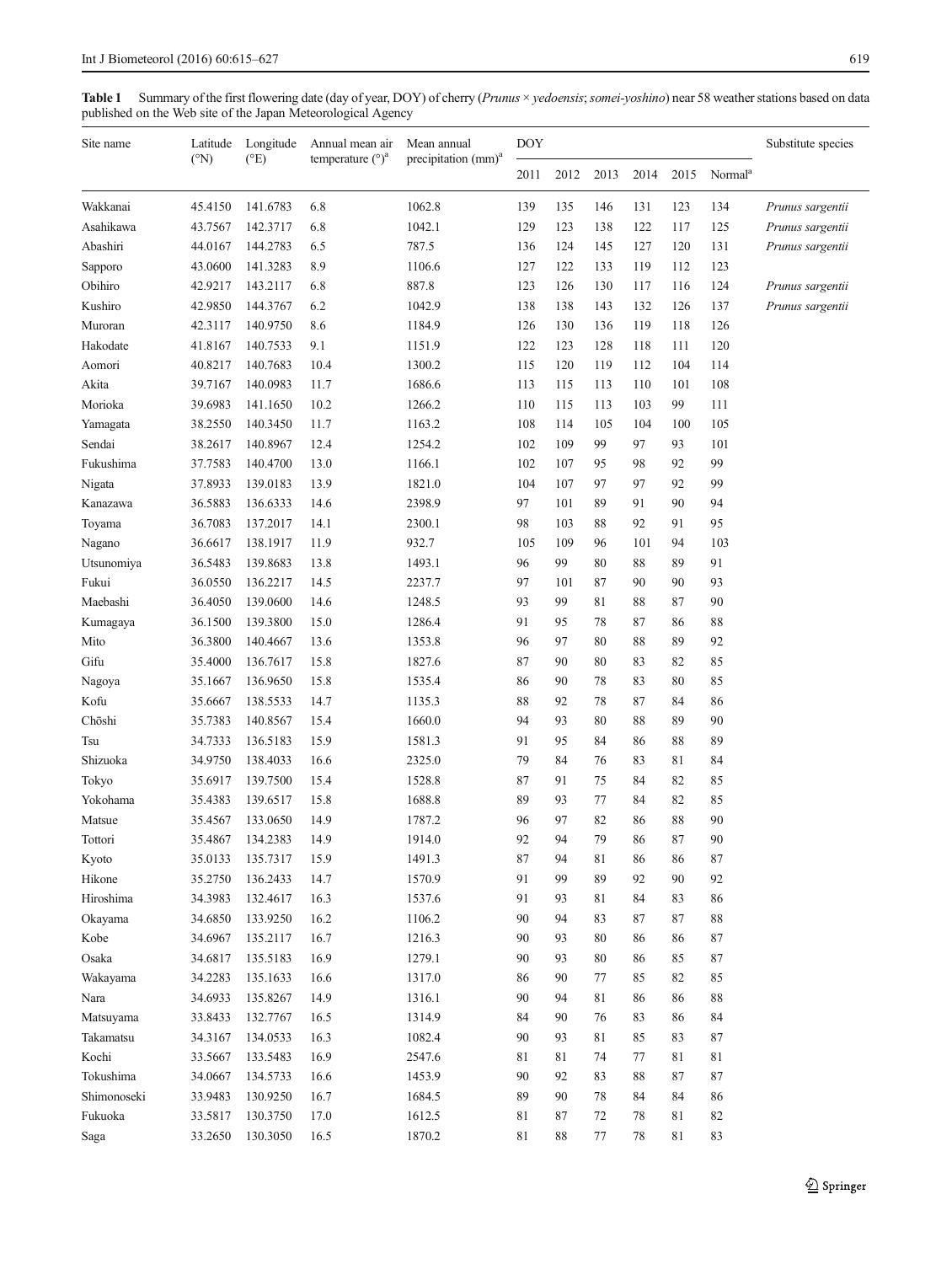# <span id="page-5-0"></span>Table 1 (continued)

| Site name         | Latitude | Longitude | Annual mean air              | Mean annual              | <b>DOY</b> |                  |         |      |      |                     | Substitute species |
|-------------------|----------|-----------|------------------------------|--------------------------|------------|------------------|---------|------|------|---------------------|--------------------|
|                   | (°N)     | (°E)      | temperature $({}^{\circ})^a$ | precipitation $(mm)^{a}$ | 2011       | 2012             | 2013    | 2014 | 2015 | Normal <sup>a</sup> |                    |
| Oita              | 33.2350  | 131.6183  | 16.4                         | 1644.7                   | 82         | 87               | 73      | 84   | 85   | 83                  |                    |
| Nagasaki          | 32.7333  | 129.8667  | 17.2                         | 1857.7                   | 82         | 86               | 75      | 79   | 81   | 83                  |                    |
| Kumamoto          | 32.8133  | 130.7067  | 16.9                         | 1985.9                   | 80         | 85               | 75      | 79   | 80   | 82                  |                    |
| Kagoshima         | 31.5550  | 130.5467  | 18.6                         | 2265.7                   | 82         | 86               | 74      | 79   | 80   | 85                  |                    |
| Miyazaki          | 31.9383  | 131.4133  | 17.4                         | 2508.7                   | 82         | 84               | 72      | 78   | 81   | 83                  |                    |
| Naze              | 28.3783  | 129.4950  | 21.7                         | 2837.7                   | 30         | 20               | 14      | 16   | 20   | 19                  | Prunus campanulata |
| Ishigaki-jima     | 24.3367  | 124.1633  | 24.3                         | 2106.8                   | 17         | 359 <sup>b</sup> | 22      | 16   | 6    | 16                  | Prunus campanulata |
| Miyako-jima       | 24.7933  | 125.2783  | 23.6                         | 2021.1                   | 17         | 18               | 19      | 16   | 22   | 16                  | Prunus campanulata |
| Naha              | 26.2067  | 127.6867  | 23.0                         | 2040.9                   | 7          | 22               | $362^b$ | 15   | 15   | 18                  | Prunus campanulata |
| Minami-Daito-jima | 25.8283  | 131.2283  | 23.3                         | 1591.6                   | 24         | 17               |         | 7    | 15   | 20                  | Prunus campanulata |

The data in this table was obtained from the biometeorological and meteorological observations conducted by the Japan Meteorological Agency ([http://](http://www.data.jma.go.jp/sakura/data/sakura003_06.html) [www.data.jma.go.jp/sakura/data/sakura003\\_06.html](http://www.data.jma.go.jp/sakura/data/sakura003_06.html) and <http://www.jma.go.jp/jma/menu/menureport.html>; in Japanese. Accessed 12 August 2015)

<sup>a</sup> Average from 1981 to 2010

<sup>b</sup> Observed in the preceding year

green–red vegetation index (GRVI), which is based on the visible red and green reflectance bands, was better able to detect the canopy surface color changes than the normalizeddifference vegetation index (NDVI) and the enhanced vegetation index (EVI), which are based on the visible red and blue and near-infrared reflectance bands (Motohka et al. [2010;](#page-11-0) Ide and Oguma [2011](#page-11-0); Nagai et al. [2014a\)](#page-11-0).

However, automatic fixed-point observations that target the whole canopy using spectral radiometers cannot detect differences in the seasonal changes among tree species. Nakaji et al. [\(2011\)](#page-12-0) found that the seasonal variation in phenology of each deciduous broad-leaved tree species could be detected by measurements with a three-band multispectral camera. Saitoh et al. ([2012](#page-12-0)) found that the seasonal variation in whole canopy

Fig. 2 Summary of the locations of the sites in each phenological observation network discussed in the text. The locations of the sites were determined by using Google Maps [\(http://maps.google.com](http://maps.google.com)/. Accessed 12 August 2015), information from each network's Web site (INIS, [http://www.](http://www.sizenken.biodic.go.jp) [sizenken.biodic.go.jp.](http://www.sizenken.biodic.go.jp) Accessed 12 August 2015; PEN, [http://](http://www.pheno-eye.org) [www.pheno-eye.org](http://www.pheno-eye.org). Accessed 12 August 2015; Cyberforest, [http://landscape.nenv.k.u-tokyo.](http://landscape.nenv.k.u-tokyo.ac.jp/cyberforest/Welcome.html) [ac.jp/cyberforest/Welcome.html](http://landscape.nenv.k.u-tokyo.ac.jp/cyberforest/Welcome.html). Accessed 12 August 2015), and the literature (Ueta et al. [2012\)](#page-12-0). INIS Internet Nature Information System, PEN Phenological Eyes Network

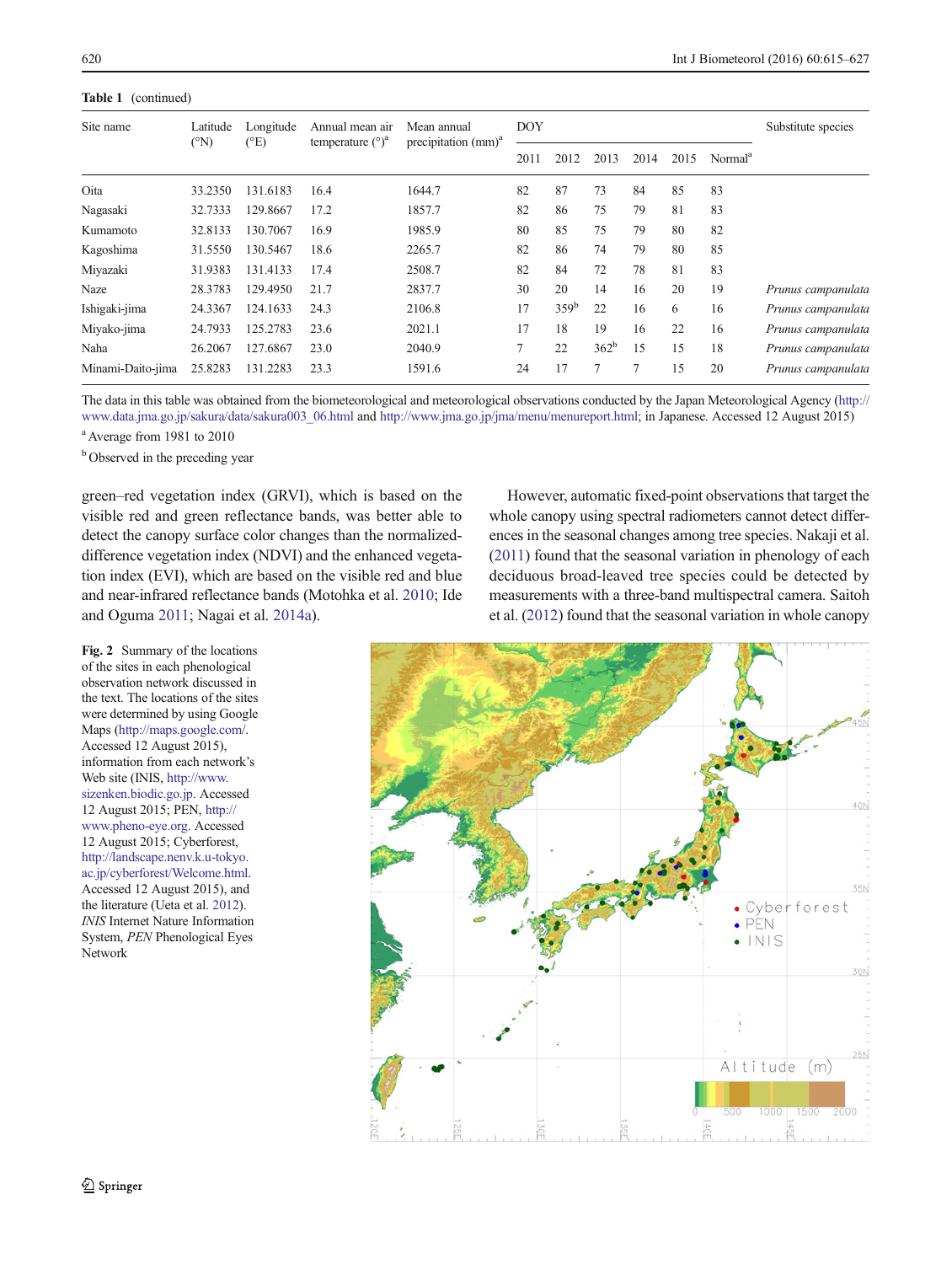<span id="page-6-0"></span>Table 2 Summary of Japanese studies that analyzed RGB values obtained from phenological images

| Ecosystem type                          | network     | target(m)              | Phenological Scale of image Camera direction                             | References                                                                                     |
|-----------------------------------------|-------------|------------------------|--------------------------------------------------------------------------|------------------------------------------------------------------------------------------------|
| Deciduous broad-leaved forest PEN, INIS |             | $0.5 \text{ to } 1000$ | Downward from towers; sideways from<br>buildings; upward from the ground | Ide and Oguma $(2010)$ ; Nagai et al. $(2011a)$ ,<br>2013a, 2013b, 2014b); Inoue et al. (2014) |
| Deciduous coniferous forest             | <b>PEN</b>  | 20 to 200              | Downward from towers                                                     | Ide et al. $(2011)$                                                                            |
| Evergreen broad-leaved forest INIS      |             | 1000                   | Sideways from buildings                                                  | Ide and Oguma $(2010)$                                                                         |
| Evergreen coniferous forest             | <b>PEN</b>  | 20                     | Downward from tower; upward<br>from the ground                           | Nagai et al. (2013a)                                                                           |
| Mixed forests                           | <b>PEN</b>  | 20                     | Sideways from building                                                   | Mizunuma et al. (2011)                                                                         |
| Grassland                               | <b>PEN</b>  | 20                     | Downward from tower                                                      | Akitsu et al. $(2011)$                                                                         |
| Wetland                                 | <b>INIS</b> | 200                    | Sideways from buildings                                                  | Ide and Oguma $(2010)$                                                                         |

PEN Phenological Eyes Network (Nasahara and Nagai [2015\)](#page-12-0), INIS Internet Nature Information System [\(http://www.sizenken.biodic.go.jp](http://www.sizenken.biodic.go.jp). Accessed 12 August 2015)

RGB-derived indices was well correlated with that of spectral reflectance and the associated vegetation indices in deciduous broad-leaved and evergreen coniferous (Japanese cedar) forests. This suggests that RGB-derived indices for each tree or species may be a proxy for spectral reflectance values and vegetation indices (Ide and Oguma [2011](#page-11-0)). Noda et al. [\(2015a\)](#page-12-0) measured the spectral reflectance values of various deciduous and evergreen tree species at the scale of individual leaves. However, it would be prohibitively difficult to perform such observations for multiple tree species and individuals at multiple points because of the high cost of the instruments and the labor-intensive analysis. Further examinations of the relationship between RGB-derived indices and spectral characteristics for a range of tree species will be required to confirm that RGB-derived indices can be used as proxies for spectral reflectance and vegetation indices. In addition, examination of the relationships between seasonal variation of RGB-derived indices, leaf traits, and ecophysiological parameters for various tree species (Noda et al. [2015b](#page-12-0)) would provide useful direct evidence for analysis of GPP values (Ide and Oguma [2011](#page-11-0)).

Digital cameras can capture phenological observations at shoot, canopy, and landscape scales. However, the long distance between the camera and the target vegetation that is required to cover larger areas may prevent detailed phenological observations. Nagai et al. ([2014b\)](#page-12-0) found that the year-to-year variation in the timing of full blooming of Prunus sargentii could be detected at a canopy scale, but detailed continuous flowering phenology could not. Inoue et al. [\(2014\)](#page-11-0) reported that the threshold RGB-derived index values for detection of the timing of leaf flush and leaf fall could not be defined uniquely by analyzing phenological images taken with a fisheye lens. The problem resulted from the different conditions of target individuals; the center of the images captured the canopy surface of a tree, whereas the perimeter captured the side of the canopy. These results suggest that it may be necessary to install multiple digital cameras

at a study site to capture enough usable images at different spatial scales. In addition, the problem resulted from a requirement to identify particular RGB-derived index values (i.e., thresholds) for determining phenological transitions. Curve fitting approaches that can detect the inflection point for RGB-derived indices during a phenological change may help to solve this problem (Ide and Oguma [2013;](#page-11-0) Henneken et al. [2014;](#page-11-0) Klosterman et al. [2014\)](#page-11-0). To continuously observe detailed flowering, fruiting, leaf flush, leaf coloring, and leaf fall phenology, it will be necessary to improve phenological observations at the shoot scale, as has been done by Cyberforest (Saito et al. [2004\)](#page-12-0), and comparative analyses of phenological images acquired at different spatial scales will be required.

To conserve biodiversity, the Japanese government developed and revised the national biodiversity strategy in 2012 (MEJ [2012\)](#page-11-0). This strategy has actively encouraged learning by students through hands-on experience with environmental studies. Such learning is now included in the course of study developed by Japan's Ministry of Education, Culture, Sports, Science and Technology (<http://www.mext.go.jp>). For instance, phenological observations of plants such as morning glory (*Ipomoea* spp.) are a valued part of science education at Japanese primary schools. To encourage learning through environmental studies, the online phenological data published on the Web site of Cyberforest may be helpful. Phenological observations by digital cameras are also helpful because they can replace or complement labor-intensive phenological observations using index trees conducted in university research forests and exhibition gardens (Fujimoto [2007;](#page-10-0) Sato [2014;](#page-12-0) the tree phenological observation network conducted by the Research Forests Council of Japanese universities, <http://www.forest.kyushu-u.ac.jp/phenology/>. Accessed 12 August 2015). Ide and Oguma ([2013](#page-11-0)) demonstrated the usefulness of phenological observations by digital cameras in alpine ecosystems, where accessibility is difficult but remarkable environmental changes are occurring (Kudo [2014\)](#page-11-0). These phenological observations by digital cameras may encourage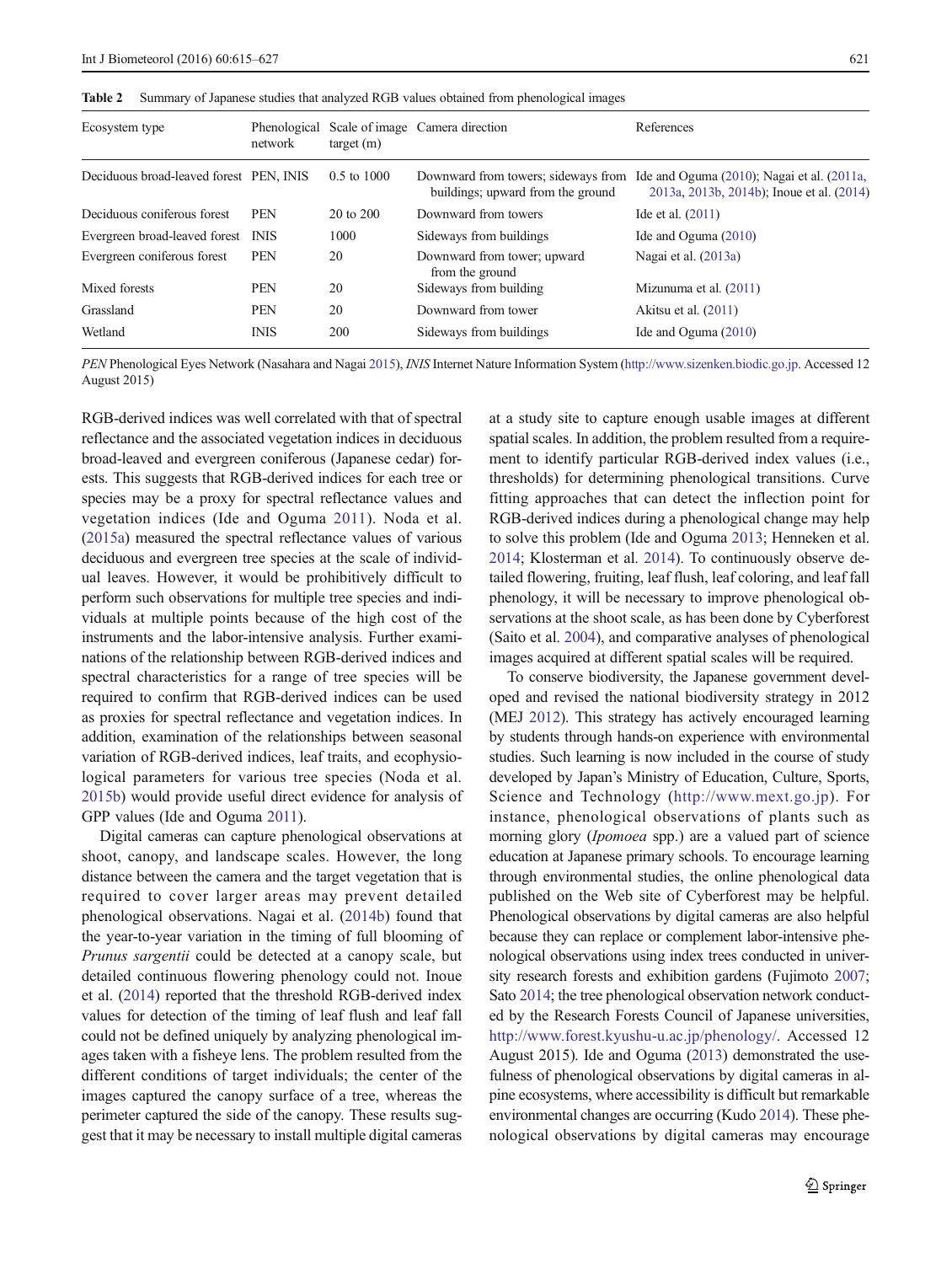students to pursue their interests through both university education and lifelong environmental learning. Strengthening cooperation with citizen scientists in a project such as the "Monitoring Sites 1000 Project," conducted by the Ministry of the Environment's Biodiversity Center of Japan (Kudo [2014](#page-11-0); <http://www.biodic.go.jp/moni1000/>. Accessed 12 August 2015), may also develop environmental studies by encouraging activities related to phenological observation networks implemented using digital cameras.

#### Spectral radiometers

Spectral reflectance and vegetation indices measured by fixedpoint spectral radiometers can detect the characteristics of plant phenology in secondary deciduous broad-leaved forest (Motohka et al. [2010;](#page-11-0) Nagai et al. [2010a\)](#page-11-0), deciduous coniferous larch forest (Motohka et al. [2010\)](#page-11-0), evergreen coniferous cypress (Chamaecyparis obtusa) forest (Nakaji et al. [2008\)](#page-12-0) and Japanese cedar forest (Nagai et al. [2012\)](#page-11-0), and grassland (Motohka et al. [2010](#page-11-0)). However, fewer ecosystems and study sites have been used for measurements with fixed-point spectral radiometers than for fixed-point digital cameras. Nasahara and Nagai ([2015](#page-12-0)) used spectral radiometers to detect the mean tree phenology within 2 to 10 m of the device. To support ground truthing for satellite remote-sensing data is problematic because the footprint of the in situ spectral measurement is much smaller than that of the satellite data (typically  $\geq$ 30 m and as great as 1000 m).

NDVI, EVI, and GRVI values in deciduous forests and grasslands increase rapidly during leaf flush and then become saturated before the vegetation achieves its maximum leaf area; they then decrease gradually during the leaf coloring and leaf fall periods (Nagai et al. [2010a;](#page-11-0) Motohka et al. [2010\)](#page-11-0). Nagai et al. [\(2010a](#page-11-0)) examined the relationship between NDVI and EVI values observed by a spectral radiometer and the corresponding phenological images in a deciduous broad-leaved forest. NDVI values of 0.6 to 0.7 and EVI values of 0.4 to 0.5 potentially detected the onset of leaf flush, but neither index could detect the timing of leaf fall. This problem resulted from differences in the characteristics of the pattern and timing of leaf coloring and leaf fall among tree species (Nagai et al. [2014a\)](#page-11-0). Nagai et al. ([2014a\)](#page-11-0) examined the relationship between seasonal variation of spectral reflectance and vegetation indices and spatial and temporal variations of leaf litter in a deciduous broad-leaved forest. GRVI, which observes only the seasonal color variation of the canopy surface, detected the timing of leaf fall more accurately than NDVI and EVI. Motohka et al. ([2010](#page-11-0)) examined the relationship between seasonal variation of spectral reflectance and vegetation indices and daily phenological images in several deciduous forests and a grassland. The first date on which GRVI was greater than zero in the spring and the first date on which GRVI was less than zero in the

autumn corresponded to the start and end of the growing season, respectively. This ground truthing information indicated a general ability to detect the start and end of the growing season in deciduous forests and a grassland by thresholdbased analysis using GRVI (Motohka et al. [2010\)](#page-11-0).

The seasonality of NDVI and EVI in evergreen coniferous forests was much smaller than that in deciduous forests (Nakaji et al. [2008;](#page-12-0) Nagai et al. [2012\)](#page-11-0). In contrast, GRVI could detect the seasonal variation of leaf coloring at the canopy surface of a Japanese cedar forest in winter (winter reddening; Nagai et al. [2012\)](#page-11-0). The seasonal variation of leaf color at the canopy surface in Japanese cedar forests was caused by changes in leaf pigments (Han et al. [2003\)](#page-11-0). This seasonality correlated well with the seasonal variation in leaf photosynthetic capacity (Nagai et al. [2012\)](#page-11-0). Detecting such changes is important because evergreen coniferous forests account for 30 % of Japan's total forested area (Japan FAO Association [1997](#page-11-0)).

Many previous studies indicated that seasonal variation of satellite EVI values was correlated with that of GPP in various ecosystems (Rahman et al. [2005;](#page-12-0) Huete et al. [2006\)](#page-11-0). These reports suggest that GPP could be directly evaluated by satellite EVI. To test this possibility, Nagai et al. ([2010b\)](#page-11-0) and Muraoka et al. ([2013\)](#page-11-0) examined the relationships between EVI values observed with a spectral radiometer and GPP obtained from  $CO<sub>2</sub>$  flux tower measurements and between various vegetation indices (including EVI) observed with a spectral radiometer and photosynthetic capacity estimated by ecophysiological measurements and ecosystem modeling in the same deciduous broad-leaved forest. GPP increased exponentially with increasing EVI in spring; in contrast, GPP showed a linear decrease with decreasing EVI in autumn.

Previous studies used 8-, 10-, and 16-day composite satellite EVI data that comprised the best-quality data, with no effects of cloud contamination or atmospheric noise within these periods (Rahman et al. [2005](#page-12-0); Huete et al. [2006](#page-11-0)). Estimated GPP values based on the composite satellite data were closer to the potential GPP values (i.e., the GPP under ideal conditions) observed under clear skies than to estimates of the actual GPP values under clear skies or rainy and cloudy conditions (Nagai et al. [2010b\)](#page-11-0). During the leaf flush and leaf fall periods, high-quality Terra/MODIS NDVI data with no effects of cloud contamination or atmospheric noise were available in Japan for only 3 to 7 days per month (Nagai et al. [2011b\)](#page-12-0). For this reason, GPP values estimated from satellite Japanese EVI data may overestimate the real values.

## Phenological observations by satellite remote sensing

In this section, we will briefly summarize previous phenological research based on satellite remote sensing. Our previous research found fewer phenological studies in Japan than in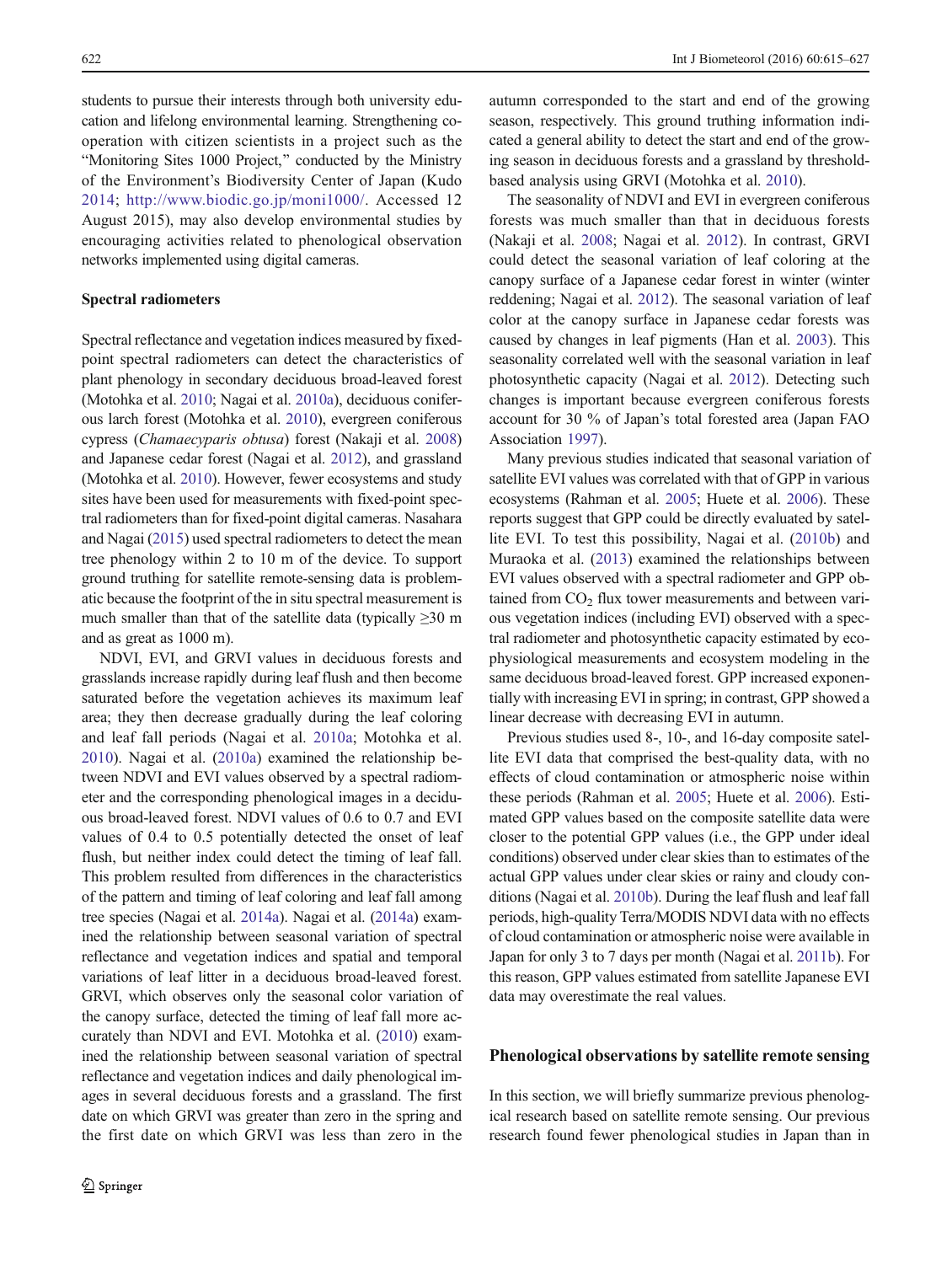<span id="page-8-0"></span>North America, Europe, and mainland Asia (Nagai et al. [2015b](#page-11-0)). This may be because the 8-km spatial resolution of the Global Inventory Modeling and Mapping Studies data [\(http://staff.glcf.umd.edu/sns/branch/htdocs.sns/data/gimms/.](http://staff.glcf.umd.edu/sns/branch/htdocs.sns/data/gimms/) Accessed 12 August 2015) is too coarse to account for the heterogeneous Japanese plant phenology that results from the complex topography and vegetation cover. In contrast, the Terra and Aqua/MODIS GRVI, with 500-m spatial resolution, could detect the spatial variation in the timing of the start and end of the growing season along both vertical and horizontal gradients in Japan (Nagai et al. [2015b](#page-11-0)). Figure 3 shows the resulting spatial distribution of the timing of the start and end of the growing season in 2014.

To accurately evaluate the sensitivity of plant phenology to climate change, it is necessary to evaluate the year-to-year spatial variation of the timing of leaf flush and leaf fall over a wide area and a long time period. Although Nagai et al. [\(2015b\)](#page-11-0) performed a decadal-scale analysis for Japan, they only showed the mean spatial and temporal timing of the start and end of the growing season during the study period for horizontal zones (2° latitude intervals) and vertical zones (200-m intervals). Previous research suggests that in a temperate climate, the sensitivity of plant phenology to climate change is clearer in southern parts of the region than in northern parts (Shen et al. [2014](#page-12-0); Wang et al. [2015](#page-12-0)). In Japan, many river basins are divided by mountain ranges, creating small climatic zones close to each other but with different geographical characteristics. These divisions often occur at the boundaries between local authorities that are responsible for



Fig. 4 Summary of the relationship between the amount and spatial resolution of the available datasets for phenological observations. Data obtained by citizen scientists tends to be openly published on the Internet

tracking phenological data. As a result, obtaining a detailed evaluation of the sensitivity of plant phenology to climate change would require the participation of Japan's 47 prefectural and city governments.

Hadano et al. [\(2013\)](#page-11-0) calibrated a phenological model for prediction of the timing of leaf flush by using both spatial variation of this timing detected from MODIS GRVI data with a 500-m spatial resolution and meteorological data at weather stations throughout Japan. They predicted the spatial and temporal variation of the timing of leaf flush under future climate change. Previous phenological models were based on in situ



Fig. 3 Spatial distribution of a the start and **b** the end of the growing season (day of year) in 2014, detected by analyzing the daily Terra and Aqua MODIS GRVI observations with 500-m spatial resolution. White

shows evergreen forests or points where we could not evaluate the timing of start or end of the growing season. For details of the method, see Nagai et al. [\(2015b\)](#page-11-0)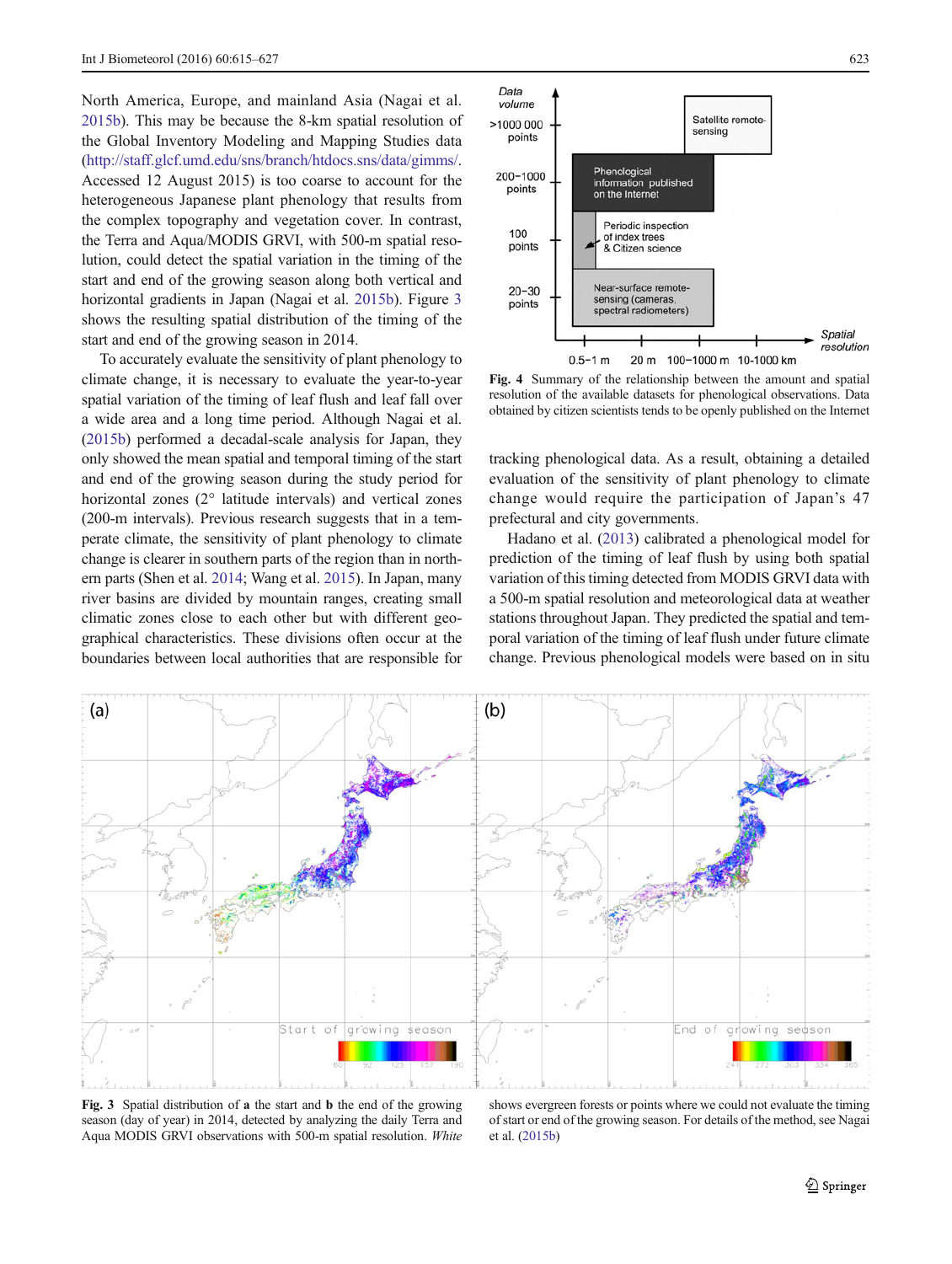<span id="page-9-0"></span>

| Table 3 Summary of the advantages and limitations of different types of phenological observations |                     |                                            |                                              |                                              |            |                                                                                                             |  |
|---------------------------------------------------------------------------------------------------|---------------------|--------------------------------------------|----------------------------------------------|----------------------------------------------|------------|-------------------------------------------------------------------------------------------------------------|--|
| Method                                                                                            | Observation period  | Observation points                         | resolution<br>Spatial                        | representativeness<br>of the data<br>Spatial | Labor Cost |                                                                                                             |  |
| Periodic visual inspection of index trees by experts 1953 to the present                          |                     | Multiple weather stations 1 to 100 cm Low  |                                              |                                              | High       | High personnel cost                                                                                         |  |
| Fixed-point observations by time-lapse digital<br>photography                                     | 2003 to the present | different ecosystems<br>Multiple sites and | $0.5$ to $200$ m                             | Low                                          | Low        | High capital investment (e.g., tower, power supply)                                                         |  |
| Analysis of near-surface remotely sensed spectral<br>reflectance and vegetation indices           | 2003 to the present | different ecosystems<br>Multiple sites and | 10 <sub>m</sub>                              | Low                                          | Low        | High observation instrument cost and capital investment<br>(e.g., spectral radiometer, tower, power supply) |  |
| Analysis of satellite remotely sensed spectral<br>reflectance and vegetation indices              | 2000 to the present | Global scale                               | $500 \text{ m}$                              | High                                         | Low        | Free for end users                                                                                          |  |
| Phenological information published on the Internet Around 2010 to the present Multiple points     |                     |                                            | $0.5 \text{ to } 1000 \text{ m}$ Low to high |                                              | Low        | Free for end users                                                                                          |  |
| This table is a revised version of Table 1 in Nagai et al. (2015a)                                |                     |                                            |                                              |                                              |            |                                                                                                             |  |

<sup>a</sup> By the Japan Meteorological Agency (JMA)

By the Japan Meteorological Agency (JMA)

<sup>b</sup> By the Phenological Eyes Network (Nasahara and Nagai [2015\)](#page-12-0)  $\epsilon$ By the MODIS spectral radiometer sensor aboard the Terra satellite

By the MODIS spectral radiometer sensor aboard the Terra satellite By the Phenological Eyes Network (Nasahara and Nagai 2015)

phenological datasets at multiple points (Xu and Chen [2013\)](#page-12-0), and Hadano et al. [\(2013\)](#page-11-0) suggested that it may be possible to accurately detect the sensitivity of plant phenology to climate change by integrating an analysis of satellite data with such a phenological model. In a temperate zone, the timing of flowering and leaf flush was estimated based on the number of chilling hours in winter and on the number of warming hours before bud burst in spring (Kim et al. [2012](#page-11-0); Luedeling et al. [2013\)](#page-11-0). Examining the relationship between the spatial variation of the timing of flowering and leaf flush predicted by phenological models and the timing of leaf flush detected by satellite observations may improve our understanding of the sensitivity of plant phenology to climate change at regional to continental scales.

Nagai et al. ([2015a\)](#page-11-0) examined the relationship between the spatial variation of Landsat-8 GRVI values with a 30-m spatial resolution and leaf coloring information published on Web sites on 1 day during the leaf coloring period in 2014. Ground truthing information for plant phenology obtained from weather stations, research forests, agricultural experiment stations, and phenological observation sites with digital cameras is not sufficient because of the scale mismatch between the satellite and in situ data. Further examination of the relationship between satellite-detected plant phenology and phenological information published on the Internet is required to account for the footprint of the satellite data.

Sekizawa et al. ([2015\)](#page-12-0) detected the evacuation-induced land cover changes following the Fukushima Daiichi nuclear power plant disaster in 2011 by analyzing seasonal patterns of vegetation indices derived from MODIS data with a 250-m spatial resolution. Plant phenology may change significantly in response to changes in land cover or land use, ecological succession, and invasion by nonnative species. In Japan, progressive abandonment of cultivation and succession to bamboo forests has occurred in mid- to low-elevation mountains and suburban regions (MEJ [2012\)](#page-11-0). Further studies will be required to accurately evaluate the relationship between the spatial and temporal variability of satellite-observed vegetation indices and those of vegetation cover at scales ranging from individual sites to whole landscapes.

## Conclusions and future developments

In the many previous studies described in this review, phenological observations were obtained using index trees for a few tree species, near-surface remote-sensing observations for a few ecosystems or tree species, and satellite remote sensing at a regional scale. The differences in these approaches resulted from the different goals of the studies and differences in the available data. Suzuki ([2015\)](#page-12-0) noted that many previous studies of remote-sensing data were mainly from a technical perspective and that the ecological meaning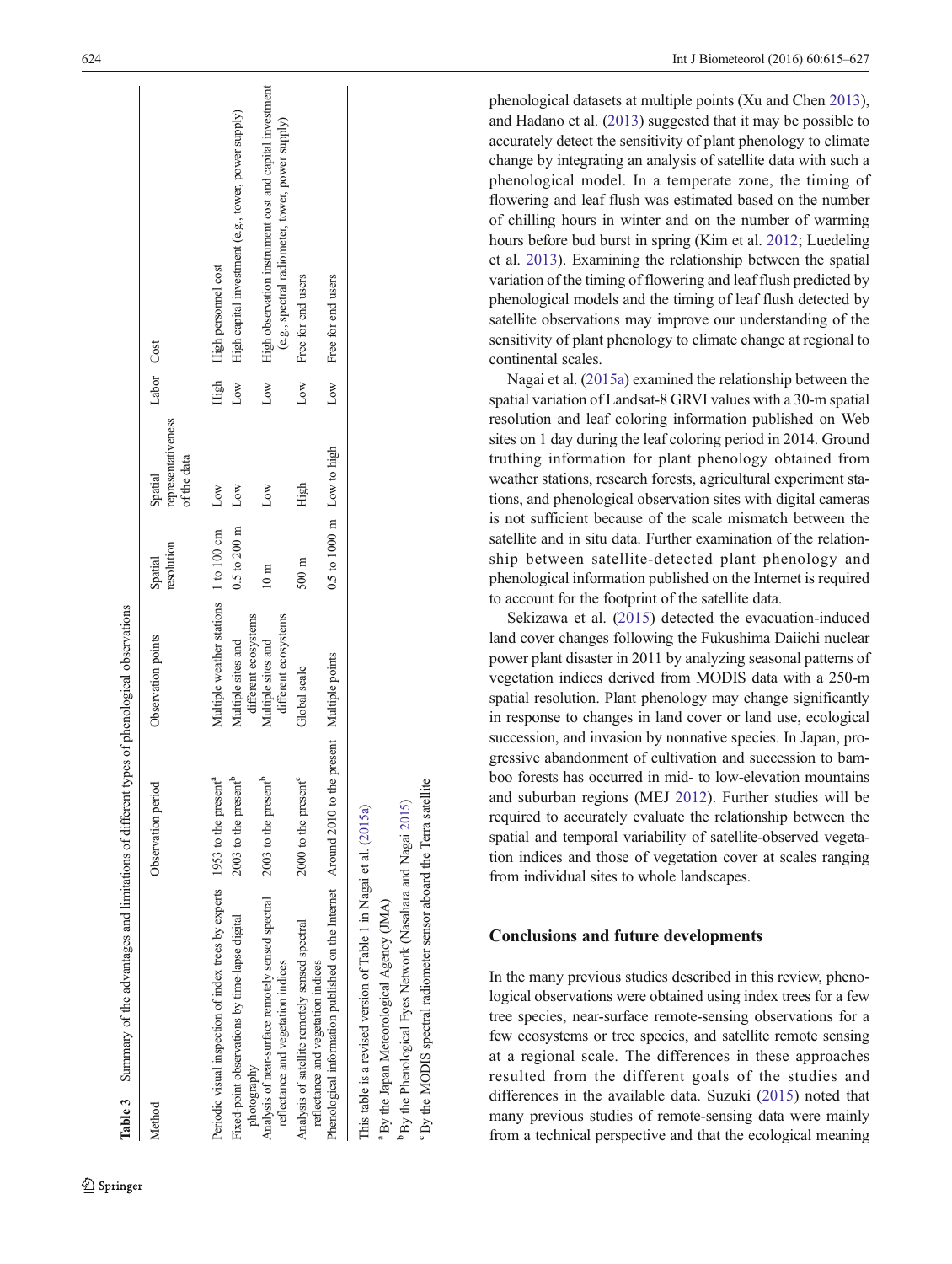<span id="page-10-0"></span>of the signals was not sufficiently considered. In addition, many previous studies only used the limited datasets observed by scientists and other experts rather than the larger amount of data provided by citizen scientists. This may have prevented researchers from obtaining phenological data at a synoptic scale that covered multiple species over wide areas.

To solve these problems, researchers should attempt a multidisciplinary analysis that links index trees, near-surface remote sensing, satellite remote sensing, citizen science, and open-access information published on the Internet. Figure [4](#page-8-0) illustrates the relationship between the amounts and spatial resolutions of the available phenological datasets. Japanese citizens are very interested in plant phenology, and their interest provides data at a small personal scale that can be linked with the abundant data at wider regional and national scales. Establishing this link will require the development of databases of phenological observations that will reveal ecosystem changes from the leaf scale to national scales (Muraoka and Koizumi [2009\)](#page-11-0). Each source of data has advantages and problems (Table [3](#page-9-0)), but because these differ among the data sources, the advantages of one dataset may compensate for another dataset's limitations.

Two studies from outside Japan provide examples of successful multidisciplinary studies that linked remote-sensing observations with index tree observations or citizen science. Delbart et al. (2015) examined the relationship between the start of the growing season in Canada, detected by SPOT/VEGETATION vegetation index data, and the timing of flowering and leaf flush reported by citizen scientists. The phenological information observed by the citizen scientists provided useful ground truthing for the satellite data. Kim et al. [\(2012\)](#page-11-0) examined the relationships among the timing of cherry blooming at multiple locations in Korea, the start of the growing period detected from a MODIS vegetation index, and a model for prediction of the timing of leaf flush. Phenological information from index tree observations provided useful data for a multidisciplinary phenological study in both cases.

Phenological studies tend to be local because of the specific and diverse goals of the researchers. Unfortunately, this also means that there have been no direct comparisons between Japanese plant phenology and that in other countries. On the other hand, many Japanese studies were conducted both before and after World War II. However, those studies were published in Japanese. As a result, insufficient Japanese phenological information has been made available to the international research community (Ogawa-Onishi and Berry [2013\)](#page-12-0). Recently, huge amounts of phenological information have become available on the Internet in Japanese, which means that it remains unavailable to researchers who cannot read Japanese. By way of example, Table [1](#page-4-0) summarizes the first flowering date of cherry near 58 weather stations in Japan published by the Japan Meteorological Agency. To solve these issues, we propose the following challenging but important

tasks: (1) We should conduct more multidisciplinary phenological studies in Japan through collaboration among researchers with different goals and between researchers and citizen scientists, with the aim of improving our understanding of phenology and permitting comparisons among observation networks. (2) We should evaluate both the unique characteristics of Japanese phenology and the characteristics shared with vegetation in other regions through international collaborations and through comparisons with results from foreign observation networks. (3) We should publicize Japanese language phenological data in the international research literature so that the data will be more accessible to the international research community. Of course, to accomplish this it will be necessary to obtain the necessary legal permissions to share this data, and it will also be necessary to find volunteers willing to translate the information into English and other languages. By implementing these recommendations, Japanese phenological studies will become increasingly powerful.

Acknowledgments We thank the editor and two anonymous reviewers for their kind and constructive comments. This study was supported by the Environment Research and Technology Development Fund (S-9) of the Ministry of the Environment of Japan.

#### References

- Akitsu T, Nasahara KN, Noda H, Motohka T, Murakami K, Tsuchida S, Nagai S (2011) Long-term observation of seasonal and yearly variation of grassland by an automatic digital camera. Bulletin of the Terrestrial Environment Research Center, University of Tsukuba 12: 5–12
- Aono Y, Kazui K (2008) Phenological data series of cherry tree flowering in Kyoto, Japan, and its application to reconstruction of springtime temperatures since the 9th century. Int J Climatol 28:905–914
- Aono Y, Tani A (2014) Autumn temperature deduced from historical records of autumn tints phenology of maple tree in Kyoto, Japan. Climate in Biosphere 14:18–28 (in Japanese with English abstract)
- Buitenwerf R, Rose L, Higgins S.I. (2015) Three decades of multidimensional change in global leaf phenology. Nature Climate Change 5:DOI: 10.1038/NCLIMATE2533
- Delbart N, Le Toan T, Kergoat L, Fedotova V (2006) Remote sensing of spring phenology in boreal regions: a free of snow-effect method using NOAA–AVHRR and SPOT–VGT data (1982–2004). Remote Sens Environ 101:52–62
- Delbart N, Beaubien E, Kergoat L, Le Toan T (2015) Comparing land surface phenology with leafing and flowering observations from the PlantWatch citizen network. Remote Sens Environ 160:273–280
- Doi H, Takahashi M (2008) Latitudinal patterns in the phenological responses of leaf colouring and leaf fall to climate change in Japan. Glob Ecol Biogeogr 17(4):556–561
- Doi H, Takahashi M, Katano I (2010) Genetic diversity increases regional variation in phenological dates in response to climate change. Glob Chang Biol 16:373–379
- Fujimoto S (2007) Analysis of prediction methods for budburst days based on the phenological observation in 29 broad-leaved tree species for 10 years. J Jpn For Soc 89:253–261(in Japanese with English abstract)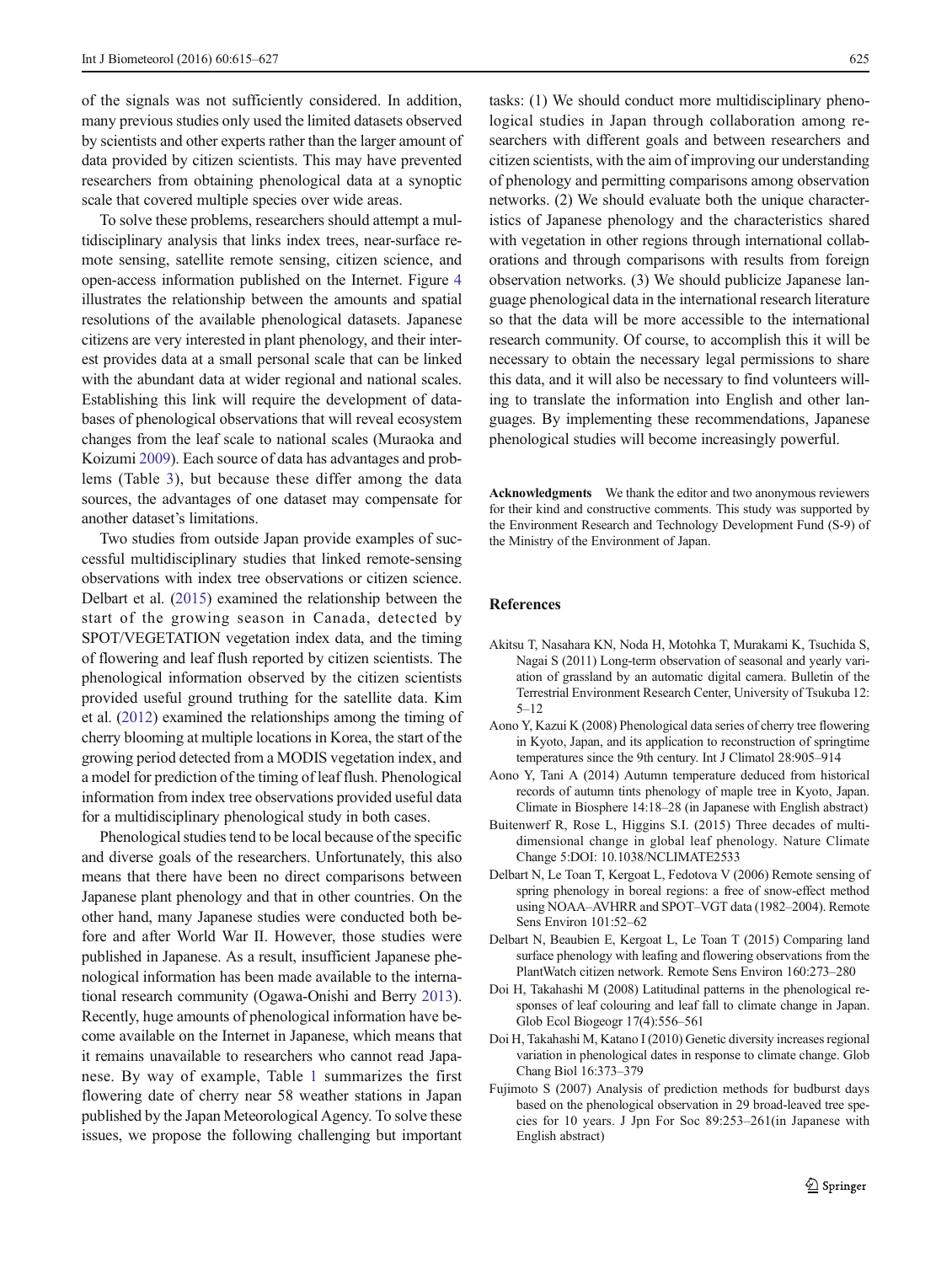- <span id="page-11-0"></span>Fujisawa M, Kobayashi K (2010) Apple (Malus pumila var. domestica) phenology is advancing due to rising air temperature in northern Japan. Glob Chang Biol 16:2651–2660
- Hadano M, Nasahara KN, Motohka T, Noda HM, Murakami K, Hosaka M (2013) High-resolution prediction of leaf onset date in Japan in the 21st century under the IPCC A1B scenario. Ecol Evol 3:1798–1807
- Han Q, Shinohara K, Kakubari Y, Mukai Y (2003) Photoprotective role of rhodoxanthin during cold acclimation in Cryptomeria japonica. Plant Cell Environ 26:715–723
- Henneken R, Dose V, Schleip C, Menzel A (2014) Detecting plant seasonality from webcams using Bayesian multiple change point analysis. Agric For Meteorol 168:177–185
- Huete AR, Didan K, Shimabukuro YE, Ratana P, Saleska SR, Hutyra LR, Yang W, Nemani RR, Myneni R (2006) Amazon rainforests greenup with sunlight in dry season. Geophys Res Lett 33:L06405. doi: [10.1029/2005GL025583](http://dx.doi.org/10.1029/2005GL025583)
- Ibáñez I, Primack RB, Miller-Rushing AJ, Ellwood E, Higuchi H, Lee SD, Kobori H, Silander JA (2010) Forecasting phenology under global warming. Phil Trans Royal Soc B 365:3247–3260
- Ide R, Oguma H (2010) Use of digital cameras for phenological observations. Ecol Informat 5:339–347
- Ide R, Oguma H (2013) A cost-effective monitoring method using digital time-lapse cameras for detecting temporal and spatial variations of snowmelt and vegetation phenology in alpine ecosystems. Ecol Informat 16:25–34
- Ide R, Nakaji T, Motohka T, Oguma H (2011) Advantages of visible-band spectral remote sensing at both satellite and near-surface scales for monitoring the seasonal dynamics of GPP in a Japanese larch forest. J Agric Meteorol 67:75–84
- Inoue T, Nagai S, Saitoh TM, Muraoka H, Nasahara KN, Koizumi H (2014) Detection of the different characteristics of year-to-year variation in foliage phenology among deciduous broad-leaved tree species by using daily continuous canopy surface images. Ecol Inform  $22.58 - 68$
- Japan FAO Association (1997) Forests and forestry in Japan, 2nd ed. Japan FAO Association, Tokyo
- JMA (1985) Guidelines for the observation of phenology, 3rd edn. Japan Meteorological Agency, Tokyo(in Japanese)
- JMA (2014) Report on recent climatic change: Japan Meteorological Agency, Tokyo:253 pp(in Japanese)
- Keenan TF, Gray J, Friedl MA, Toomey M, Bohrer G, Hollinger DY, Munger JW, O'Keefe J, Schmid HP, Wing IS, Yang B, Richardson AD (2014) Net carbon uptake has increased through warminginduced changes in temperate forest phenology. Nat Clim Chang 4:598–604
- Kim S, Kang S, Lim J-H, Chun J-H, Sung J-H (2012) Regional parameterization of canopy onset models using MODIS and flowering onset data. Ecol Model 247:190–198
- Klosterman ST, Hufkens K, Gray JM, Melaas E, Sonnentag O, Lavine I, Mitchell L, Norman R, Friedl MA, Richardson AD (2014) Evaluating remote sensing of deciduous forest phenology at multiple spatial scales using PhenoCam imagery. Biogeosciences 11: 4305–4320
- Kudo G (2014) Vulnerability of phenological synchrony between plants and pollinators in an alpine ecosystem. Ecol Res 29:571–581
- Linderholm HW (2006) Growing season changes in the last century. Agric For Meteorol 137:1–14
- Luedeling E, Guo L, Dai J, Leslie C, Blanke MM (2013) Differential responses of trees to temperature variation during the chilling and forcing phases. Agric For Meteorol 181:33–42
- Matsumoto K (2010) Causal factors for spatial variation in long-term phenological trends in Ginkgo biloba L. in Japan. Int J Climatol 30(9):1280–1288
- Matsumoto K, Ohta T, Irasawa M, Nakamura T (2003) Climate change and extension of the Ginkgo biloba L. growing season in Japan. Glob Chang Biol 9:1634–1642
- MEJ (2012) National Biodiversity Strategy of Japan 2012–2020. Ministry of the Environment of Japan, Tokyo, p. 252 pp(in Japanese)
- Miller-Rushing AJ, Katsuki T, Primack RB, Ishii Y, Lee SD, Higuchi H (2007) Impact of global warming on a group of related species and their hybrids: cherry tree (Rosaceae) flowering at Mt. Takao, Japan. American J Botany 94:1470–1478
- Mizunuma T, Koyanagi T, Mencuccini M, Nasahara KN, Wingate L, Grace J (2011) The comparison of several colour indices for the photographic recording of canopy phenology of Fagus crenata Blume in eastern Japan. Plant Ecol Divers 4:67–77
- Morisette JT, Richardson AD, Knapp AK, Fisher JI, Graham EA, Abatzoglou J, Wilson BE, Breshears DD, Henebry GM, Hanes JM, et al. (2009) Tracking the rhythm of the seasons in the face of global change: phenological research in the 21st century. Frontiers Ecol Environ 7:253–260
- Motohka T, Nasahara KN, Oguma H, Tsuchida S (2010) Applicability of green–red vegetation index for remote sensing of vegetation phenology. Remote Sens 2:2369–2387
- Muraoka H, Koizumi H (2009) "Satellite Ecology" for linking ecology, remote sensing and micrometeorology from plot to regional scales for ecosystem structure and function study. J Plant Res 122:3–20
- Muraoka H, Noda HM, Nagai S, Motohka T, Saitoh TM, Nasahara KN, Saigusa N (2013) Spectral vegetation indices as the indicator of canopy photosynthetic productivity in a deciduous broadleaf forest. J Plant Ecol 6:393–407
- Nagai S, Inoue T, Ohtsuka T, Kobayashi H, Kurumado K, Muraoka H, Nasahara KN (2014a) Relationship between spatio-temporal characteristics of leaf-fall phenology and seasonal variations in near surface- and satellite-observed vegetation indices in a cooltemperate deciduous broad-leaved forest in Japan. Int J Remote Sens 35:3520–3536
- Nagai S, Inoue T, Suzuki R (2015a) Leaf-coloring information published on web sites and its utility in the ground-truthing of satellite remotesensing data for mapping autumn leaf phenology. Jpn J Biometeorol 52(2):119–129(in Japanese with English abstract)
- Nagai S, Maeda T, Muraoka H, Suzuki R, Nasahara KN (2011a) Using digital camera images to detect canopy condition of deciduous broad-leaved trees. Plant Ecol Divers 4:78–88
- Nagai S, Nakai T, Saitoh TM, Busey RC, Kobayashi H, Suzuki R, Muraoka H, Kim Y (2013a) Seasonal changes in camera-based indices from an open canopy black spruce forest in Alaska, and comparison with indices from a closed canopy evergreen coniferous forest in Japan. Polar Sci 7:125–135
- Nagai S, Nasahara KN, Muraoka H, Akiyama T, Tsuchida S (2010a) Field experiments to test the use of the normalized difference vegetation index for phenology detection. Agric For Meteorol 150:152–160
- Nagai S, Saigusa N, Muraoka H, Nasahara KN (2010b) What makes the satellite-based EVI–GPP relationship unclear in a deciduous broadleaved forest? Ecol Res 25:359–365
- Nagai S, Saitoh TM, Kobayashi H, Ishihara M, Motohka T, Suzuki R, Nasahara KN, Muraoka H (2012) In situ examination for the relationship between various vegetation indices and tree phenology in an evergreen coniferous forest, Japan. Int J Remote Sens 33: 6202–6214
- Nagai S, Saitoh TM, Nasahara KN, Suzuki R (2015b) Spatio-temporal distribution of the timing of start and end of growing season along vertical and horizontal gradients in Japan. Int J Biometeorol 59: 47–54
- Nagai S, Saitoh TM, Noh NJ, Yoon TK, Kobayashi H, Suzuki R, Nasahara KN, Son Y, Muraoka H (2013b) Utility of information in photographs taken upwards from the floor of closed-canopy deciduous broadleaved and closed-canopy evergreen coniferous forests for continuous observation of canopy phenology. Ecol Inform 18:10–19